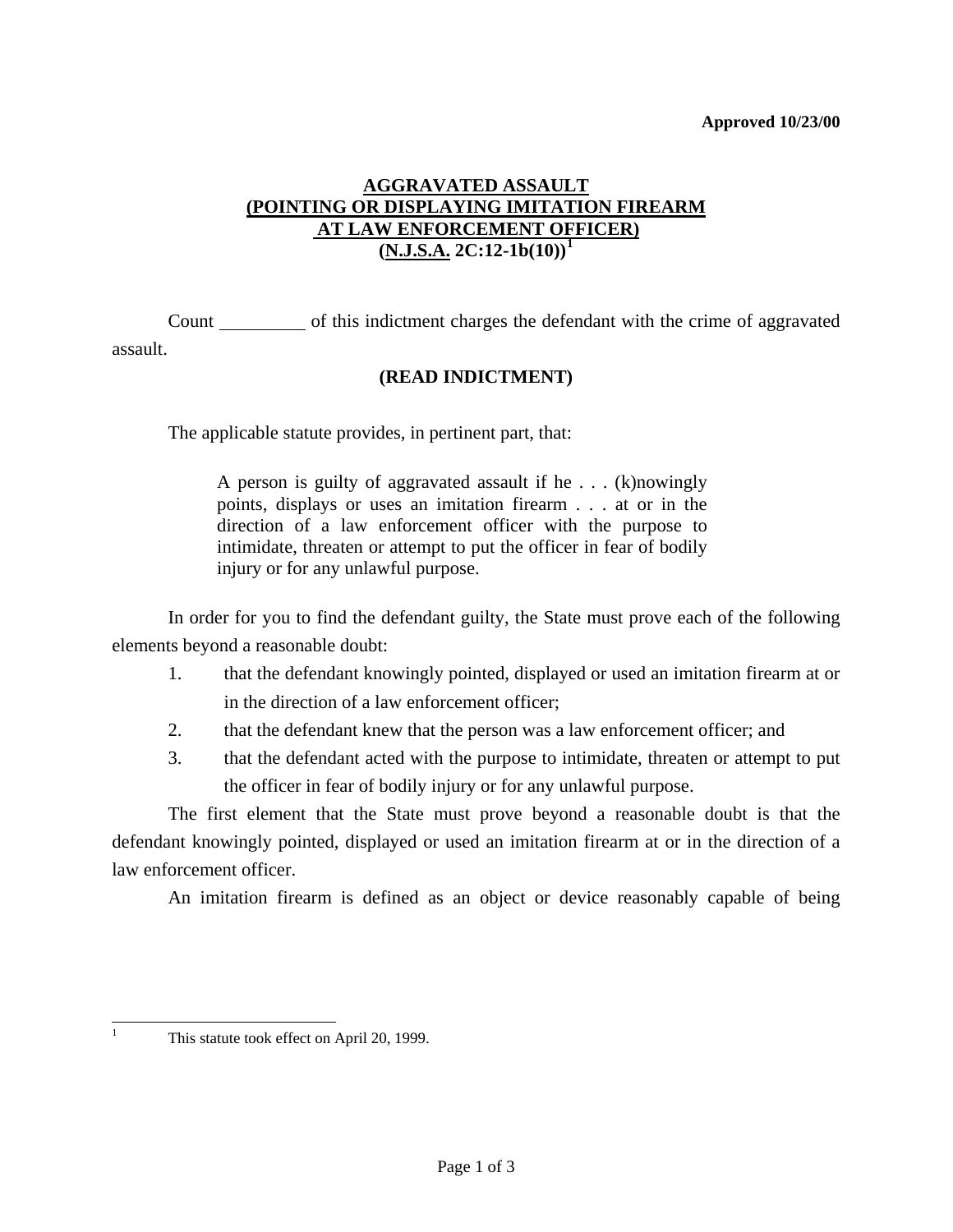mistaken for a firearm.<sup>[2](#page-0-1)</sup>

 A firearm is defined as any handgun, rifle, shotgun, machine gun, or automatic or semiautomatic rifle. $3$ 

 A law enforcement officer is a person whose public duties include the power to act as an officer for the detection, apprehension, arrest and conviction of offenders against the laws of this State.<sup>[4](#page-1-1)</sup>

 A person acts knowingly with respect to the nature of his/her conduct or the attendant circumstances if he/she is aware that his/her conduct is of that nature or that such circumstances exist or if he/she is aware of a high probability of their existence. A person acts knowingly with respect to the result of his/her conduct if he/she is aware that it is practically certain that his/her conduct will cause such a result.

 Knowledge is a condition of the mind that cannot be seen and that can be determined only by inferences from conduct, words or acts. A state of mind is rarely susceptible of direct proof but must ordinarily be inferred from the facts. Therefore, it is not necessary that the State produce witnesses to testify that an accused said that he/she had a certain state of mind when he/she engaged in a particular act. It is within your power to find that such proof has been furnished beyond a reasonable doubt by inference, which may arise from the nature of the defendant's acts and conduct, from all that he/she said and did at the particular time and place, and from all surrounding circumstances.

 The second element that the State must prove beyond a reasonable doubt is that the defendant knew that the person was a law enforcement officer.

 As I instructed you earlier, a person acts knowingly with respect to the nature of the attendant circumstances if he/she is aware that such circumstances exist or if he/she is aware of a high probability of their existence.

 The third element that the State must prove beyond a reasonable doubt is that the defendant acted with the purpose to intimidate, threaten or attempt to put the officer in fear of

<span id="page-1-2"></span> $\overline{c}$ N.J.S.A. 2C:39-1v.

<span id="page-1-0"></span><sup>&</sup>lt;sup>3</sup> N.J.S.A. 2C:39-1f.

<span id="page-1-1"></span><sup>&</sup>lt;sup>4</sup> Cf. N.J.S.A. 2C:25-19c.